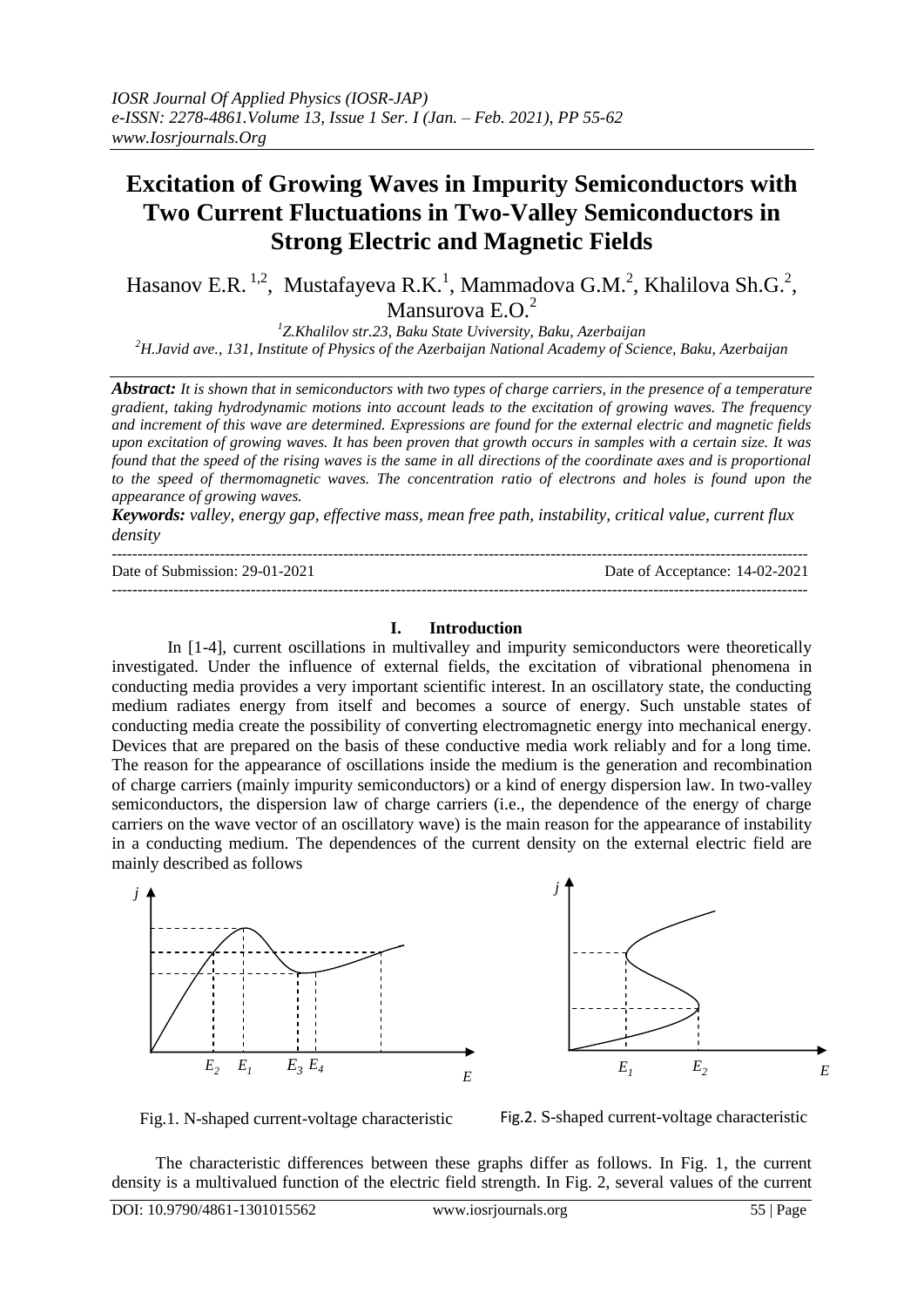density correspond to one value of the electric field. Figure 1 is mainly observed experimentally in multivalley semiconductors (for example, the Gunn effect). Figure 2 is mainly observed experimentally in impurity semiconductors (for example, in Ge semiconductor doped with gold GeAu). We will further investigate current oscillations in two-valley semiconductors under the influence of external electric and magnetic fields. A random fluctuation of the density of charge carriers at any point in the medium can lead to the formation of an instant charge, which decreases the electric field on the one hand in the direction of the particle current and increases on the other. When the resistance is positive, less current flows into the space-charge region than flows out of it. When resistance is negative, the space charge increases until the field at the boundaries of the space charge region is large enough on one side and small enough on the other side for resistance to become negative. In the end, a stationary state is established, but with a strongly inhomogeneous distribution of the field in the medium. Thus, a high-field phase and a lower-field phase are obtained, and a kind of electric valley structure is formed throughout the crystal. A simplified calculation of the current depending on the field strength made by Hilsum [5], taking into account the type of the band structure of the GaAs semiconductor, showed that the region of negative differential conductivity is read from fields 3\*103 V/sm. Hillsum also showed that at low temperatures on the I-V characteristic of GaSb having the same band structure, a region with NDR should also appear. The relationship between current and electric field is complex. Therefore, in all theoretical calculations, it is assumed that the mobility of charge carriers is almost independent of the field. The calculation uses the nonlinear Poisson equation and the continuity equation. When linearizing these equations, the approximation of small fluctuations is used and this is not applicable when an instability with a large amplitude appears. In the scientific literature, there is no theoretical study of the Gunn effect using the Boltzmann kinetic equation. The influence of the magnetic field on the Gunn effect by applying the kinetic Boltzmann equation is also absent. In this theoretical work, taking into account intervalley scattering and based on the solution of the Boltzmann kinetic equation, we investigate the Gunn effect in the presence of electric and magnetic fields.

## **II. Basic equations of the problem**

The processes associated with the use of charge carriers (i.e. kinetic effects) are of great theoretical and practical interest. Electric current density, electric field strength, heat flux, regardless of time, the kinetic effect is stationary. For the current to be stationary, the charge carriers must be scattered on any inhomogeneities of the lattice (vibrations of atoms and crystal defects) and would give the lattice the energy accumulated in the electric field. Nonequilibrium processes substantially depend on the interaction of charge carriers with lattice vibrations or crystal defects.

Solving the Boltzmann equation is the only theoretical approach to transport processes in a strong field. The validity of the Boltzmann equation for strong fields is, of course, not obvious in advance. This issue was studied in [6]. In this work, the application of the Boltzmann equation was used in weak fields. Generally speaking, there is no reason why the Boltzmann equation would be less suitable for strong fields than for weak ones. Under the influence of external forces, the state of charge carriers is nonequilibrium and therefore the distribution function of carriers is nonequilibrium and depends on the coordinates and on the wave vector  $k f(k, r)$  $\begin{smallmatrix} 1 & r \\ r & r \\ k, r \end{smallmatrix}$ .

Since we are considering stationary processes  $f(k, k)$  $\frac{d}{dx}$ ,  $\frac{d}{dx}$ ,  $\frac{d}{dx}$ , it obviously does not depend on time. The distribution function  $f(k, \vec{r})$  $r_{k,r}$ ) can be found from the kinetic Boltzmann equation based on the following considerations. It is assumed that the distribution function can change under the influence of two reasons: 1) under the influence of external factors, 2) under the influence of collisions of carriers with lattice vibrations (phonons) and lattice defects. Let us denote changes in the distribution

function under the influence of external factors by *external f t*  $\left(\partial f\right)$  $\left(\frac{dy}{dt}\right)_{external}$ , and collisions by *coll f t*  $\left( \partial f \right)$  $\left(\frac{cJ}{\partial t}\right)_{coll}$ . Then the

considered stationary state, the influence of these two factors mutually compensate each other.

$$
\left(\frac{\partial f}{\partial t}\right)_{external} + \left(\frac{\partial f}{\partial t}\right)_{coll} = 0 \quad (1)
$$

In the presence of external electric and magnetic fields, equation (1) has the form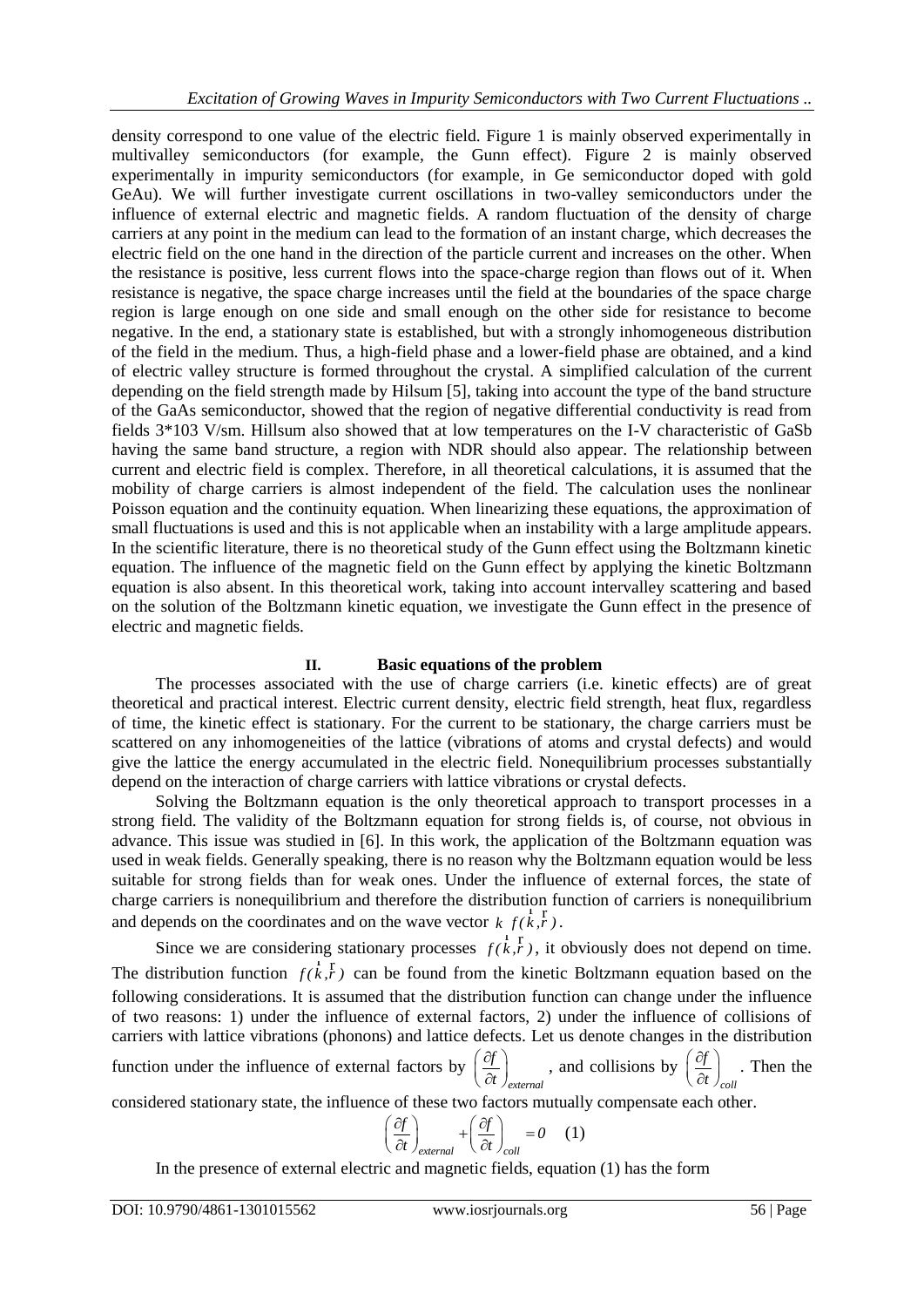$$
\stackrel{\Gamma}{V}\nabla_r f + \frac{e}{\hbar} \left\{ \stackrel{\Gamma}{E} + \frac{I}{c} \left[ \stackrel{\Gamma}{V} H \right] \right\} \nabla_k f = \left( \frac{\partial f}{\partial t} \right)_{coll}
$$

Here  $V = \frac{1}{h} \nabla_k$  $\overline{V} = \frac{1}{N} \nabla_k a(k)$  $\frac{r}{r}$   $l =$   $\frac{r}{r}$  $\frac{1}{\hbar} \nabla_k a(k)$  is the velocity of the carriers, *e* is its charge, and  $\nabla_r^r$  and  $\nabla_k^r$  are gradients in the space of coordinates and wave vector *k* r .

#### **III. Solution of the Boltzmann equation in strong fields.**

In GaAs compounds, two spherical energy bands are mixed one with respect to the other by energy, and  $\Delta$  the external domine (which we will designate "a") the effective mass is much less than in the upper domine ("b")  $m_a \ll m_b$ . It is assumed that scattering occurs by longitudinal phonons. We will neglect the perturbation of the phonon distribution by hot carriers. The solution neglects the anisotropy. The fact that, in studies of the Gunn effect on GaAs samples, no orientation dependence was found speaks in favor of this assumption.

We will assume that for a domina "a", intervalley scattering prevails in comparison with inside a domina, and for a domina "b", we will assume that intravalley scattering prevails over intervalley scattering. Then the Boltzmann equation for the lower domina can be written in the form

$$
\left(\frac{\partial f^a}{\partial t}\right)_{external} + \left(\frac{\partial f^a}{\partial t}\right)_{interdomain} = 0
$$
 (3)

For the domina "b", we write the Boltzmann equation in the form

$$
\left(\frac{\partial f^{b}}{\partial t}\right)_{external} + \left(\frac{\partial f^{b}}{\partial t}\right)_{entral domain} = 0
$$
 (4)

In [7] it was proved that in a strong electric field the distribution function can be expanded in a series as follows

$$
f = f_0 + \frac{\dot{P}}{p} \frac{\dot{\mathbf{r}}}{f_I} (5)
$$

Then

$$
f^{a} = f_{0}^{a} + \frac{\stackrel{1}{P}}{p} \stackrel{r}{f_{1}^{a}}, \ f^{b} = f_{0}^{b} + \frac{\stackrel{1}{P}}{p} \stackrel{r}{f_{1}^{b}}
$$
(6)

*P*  $\hat{f}$  -is the momentum of an electron. The distribution function  $f^b$  was found from equation (4) without a magnetic field in [8]

$$
f_0^b = Be^{-\alpha\delta(\varepsilon - A)^2}, f_1^b = -\frac{em_b l_b}{p} \frac{\Gamma}{\varepsilon} \frac{\partial f_0^b}{\partial p}
$$
 (7)

Here

$$
l_b = \frac{\pi \hbar^4 \rho u_0^2}{D^2 m_b^2 k_0 T}, \alpha_b = \frac{3D^4 m_b^5 k_0 T}{e^2 \pi^2 \hbar^8 \rho u_0^2} \cdot \frac{1}{E^2}
$$
(8)

 $l_b$  – free path in valley "b"

*D* – deformation potential

 $T -$  grate temperature

 $k_0$  – Boltzmann constant

 $u_0$  – sound speed

$$
\rho
$$
 - crystal density

For domina "a" without magnetic field<br> $\left(\partial f^a\right)$ 

$$
\left(\frac{\partial f^a}{\partial t}\right)_{external} = \frac{e}{h} \frac{\Gamma}{E V_k} f^a = e^{\Gamma} \frac{\Gamma}{E V_p} f^a \tag{9}
$$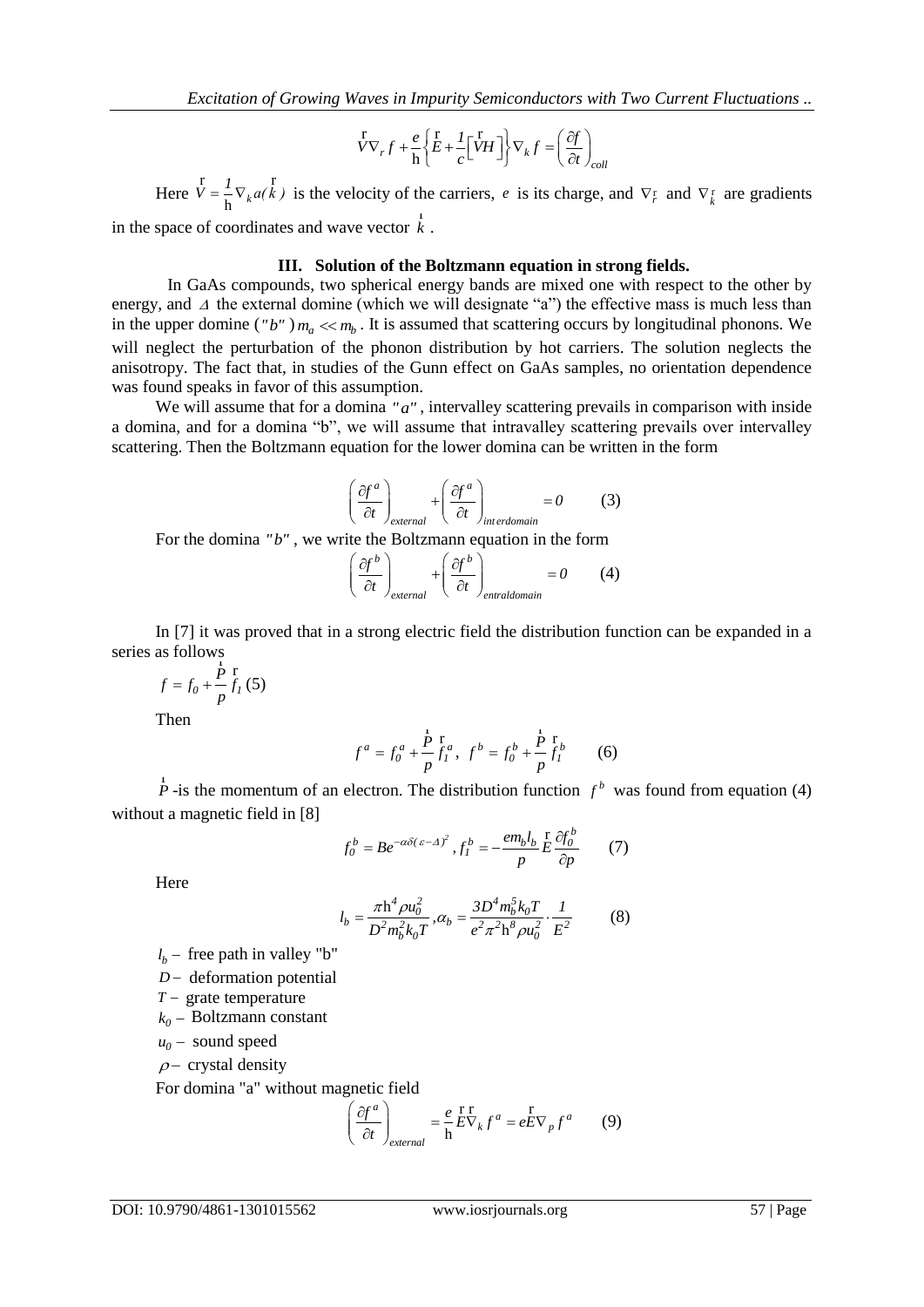$$
e^{\frac{\Gamma}{E\nabla_p}f^a + \left(\frac{\partial f^a}{\partial t}\right)_{interdomain} = 0 \tag{10}
$$

In the relaxation time approximation  
\n
$$
\left(\frac{\partial f^a}{\partial t}\right)_{interdomain} = -\frac{f_l^a}{\tau} = -\frac{p}{l_a m_a} f_l^a, f_l^a = -\frac{em_a l_a}{p} \frac{\Gamma}{\partial p} \frac{\partial f_0^a}{\partial p}
$$
\n(11)

In the case of strong fields, from (10-11) at  $f_0^a = Ae^{-\alpha_a \varepsilon^2}$ , we easily obtain

$$
\alpha_a = \frac{3D^4m_b^5k_0T}{e^2\pi^2h^8\rho^2u_0^2}\cdot\frac{1}{E^2}
$$

A and B can be found from the balance equation

$$
n_a + n_b = n \quad (12)
$$

$$
\frac{dn}{dt} = 0 \quad (13)
$$

From (12)

$$
A\int_{0}^{\infty} e^{-\alpha_{a}\varepsilon^{2}} \frac{dP_{x}dP_{y}dP_{z}}{(2\pi\hbar)^{3}} + B\int_{0}^{\infty} e^{-\alpha_{b}(\varepsilon-\Delta)^{2}} \frac{dP_{x}dP_{y}dP_{z}}{(2\pi\hbar)^{3}} = n
$$

And from (13) denoting

$$
\beta = \frac{\int_{1}^{\infty} [x(x-1)]^{1/2} e^{-\alpha_a x^2 x^2} dx}{\int_{0}^{\infty} [x(x+1)]^{1/2} e^{-\alpha_b x^2 x^2} dx}
$$

We easily obtain for A and B the following expressions

$$
A = \frac{(2\pi)^2 h^3 \alpha_a^{\frac{3}{2}}}{(2m_a)^{\frac{3}{2}} \Gamma^{\frac{3}{2}} \Gamma^{\frac{3}{2}} \Gamma^{\frac{3}{2}} \Gamma^{\frac{3}{2}} \Gamma^{\frac{3}{2}} \Gamma^{\frac{3}{2}} \Gamma^{\frac{3}{2}} \Gamma^{\frac{3}{2}} \Gamma^{\frac{3}{2}} \Gamma^{\frac{3}{2}} \Gamma^{\frac{3}{2}} \Gamma^{\frac{3}{2}} \Gamma^{\frac{3}{2}} \Gamma^{\frac{3}{2}} \Gamma^{\frac{3}{2}} \Gamma^{\frac{3}{2}} \Gamma^{\frac{3}{2}} \Gamma^{\frac{3}{2}} \Gamma^{\frac{3}{2}} \Gamma^{\frac{3}{2}} \Gamma^{\frac{3}{2}} \Gamma^{\frac{3}{2}} \Gamma^{\frac{3}{2}} \Gamma^{\frac{3}{2}} \Gamma^{\frac{3}{2}} \Gamma^{\frac{3}{2}} \Gamma^{\frac{3}{2}} \Gamma^{\frac{3}{2}} \Gamma^{\frac{3}{2}} \Gamma^{\frac{3}{2}} \Gamma^{\frac{3}{2}} \Gamma^{\frac{3}{2}} \Gamma^{\frac{3}{2}} \Gamma^{\frac{3}{2}} \Gamma^{\frac{3}{2}} \Gamma^{\frac{3}{2}} \Gamma^{\frac{3}{2}} \Gamma^{\frac{3}{2}} \Gamma^{\frac{3}{2}} \Gamma^{\frac{3}{2}} \Gamma^{\frac{3}{2}} \Gamma^{\frac{3}{2}} \Gamma^{\frac{3}{2}} \Gamma^{\frac{3}{2}} \Gamma^{\frac{3}{2}} \Gamma^{\frac{3}{2}} \Gamma^{\frac{3}{2}} \Gamma^{\frac{3}{2}} \Gamma^{\frac{3}{2}} \Gamma^{\frac{3}{2}} \Gamma^{\frac{3}{2}} \Gamma^{\frac{3}{2}} \Gamma^{\frac{3}{2}} \Gamma^{\frac{3}{2}} \Gamma^{\frac{3}{2}} \Gamma^{\frac{3}{2}} \Gamma^{\frac{3}{2}} \Gamma^{\frac{3}{2}} \Gamma^{\frac{3}{2}} \Gamma^{\frac{3}{2}} \Gamma^{\frac{3}{2}} \Gamma^{\frac{3}{2}} \Gamma^{\frac{3}{2}} \Gamma^{\frac{3}{2}} \Gamma^{\frac{3}{2}} \Gamma^{\frac{3}{2}} \Gamma^{\frac{3}{2}} \Gamma^{\frac{3}{2}} \Gamma^{\frac{3}{2}} \Gamma^{\frac{3}{2}} \Gamma^{\frac{3}{2}} \Gamma^{\frac{3}{2}} \Gamma
$$

Вычислим плотность тока

$$
j = j_a + j_b = c\alpha_a^{1/4} E \frac{1 + t\gamma^{-1} Z^{-1/2} e^{-\alpha_a \Delta^2}}{1 + \gamma^{-3/2} Z^{-1/4} e^{-\alpha_a \Delta^2}}, t = \frac{l_b}{l_a}
$$
(14)

Substituting values  $\alpha_a$  in (14) and introducing

$$
E_{char}^2 = \frac{3D^4 m_0 m_a^3 m_b k_0 T}{\pi^2 e^2 h^8 \rho^2 u_0^2}
$$

we get

$$
e^{\frac{1}{6}\nabla}\nabla_{\mu}f^{\mu} + \left(\frac{\partial f^{\mu}}{\partial t}\right)_{\text{interatomic}} = 0
$$
 (10)  
\nIn the relaxation time approximation  
\n
$$
\left(\frac{\partial f^{\mu}}{\partial t}\right)_{\text{inter-dimensional}} = -\frac{f^{\mu}}{t} = -\frac{p}{l_{\text{at}}m_{\text{at}}}f^{\mu}, f^{\mu} = -\frac{em_{\text{at}}l_{\text{at}}}{p}\frac{\partial f^{\mu}}{\partial p}
$$
 (11)  
\nIn the case of strong fields, from (10-11) at  $f^{\mu}_{\mu} = Ae^{-\alpha_{\mu}e^{2}}$ , we easily obtain  
\n
$$
\alpha_{\alpha} = \frac{3Dr_{\text{at}}k_{\text{at}}k_{\text{at}}}{e^{2r_{\text{at}}k_{\text{at}}k_{\text{at}}^2}}\frac{1}{t^{2}}
$$
\nA and B can be found from the balance equation  
\n $n_{\text{at}} + n_{\text{in}} = n$  (12)  
\n
$$
A_{\text{at}}^{T}e^{-\alpha_{\text{at}}e^{2r_{\text{at}}t_{\text{at}}} \frac{dP_{\text{at}}dP_{\text{at}}dP_{\text{at}}}{(2\pi h)^{2}} + B_{\text{at}}^{T}e^{-\alpha_{\text{at}}(e-\alpha) \frac{1}{2}}\frac{dP_{\text{at}}dP_{\text{at}}dP_{\text{at}}}{(2\pi h)^{2}} = n
$$
\nAnd from (13) denoting  
\n
$$
\beta = \frac{\int_{0}^{2\pi} [x(x-1)]^{2} e^{-\alpha_{\text{at}}(x-\alpha) \frac{1}{2}} \frac{dP_{\text{at}}dP_{\text{at}}dP_{\text{at}}}{(2\pi h)^{2}} = n
$$
\n
$$
A = \frac{(2\pi)^{2}h^{2}\alpha_{\text{at}}^{2}}{\int_{0}^{2\pi} [x(x+1)]^{2}} e^{-\alpha_{\text{at}}(x^{2} \frac{1}{2})} dx
$$
\nWe easily obtain for A and B the following expressions  
\n
$$
A = \frac{(2\pi)^{2}h^{3}\alpha_{\text{at}}^{2}}{\left(2\pi\left(1 + \frac{1}{2}\right)^
$$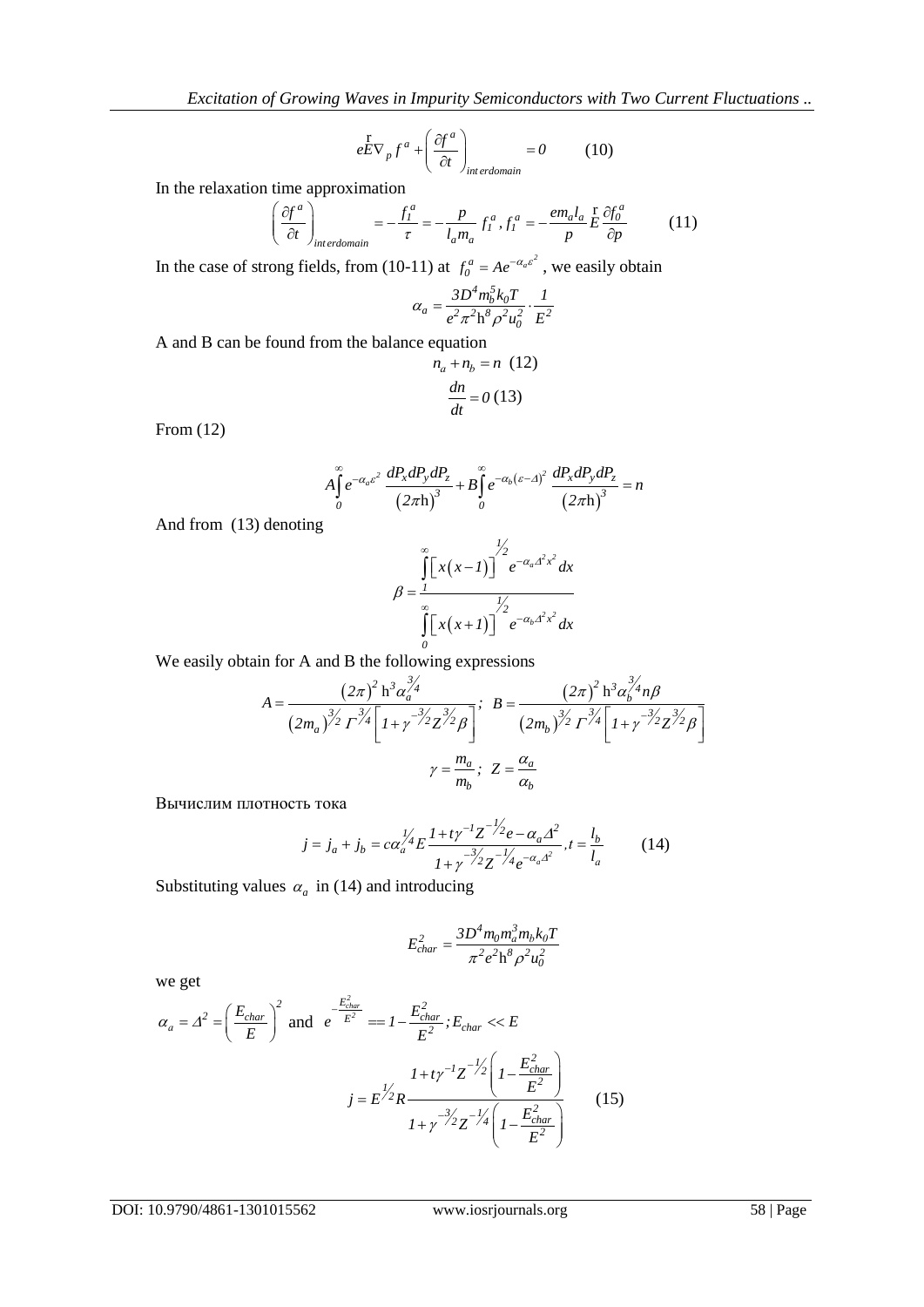From (15) we easily obtain  $\frac{dj}{d\theta} = 0$ *dE*  $= 0$  and

$$
E_{critical}^2 = 2E_{char}^2 \frac{tZ^{-\frac{1}{2}}j^{-1} + 2.5}{tZ^{-\frac{1}{2}}j^{-1} + 1}
$$
 (16)

Substituting the values  $E_{\text{xap}}$ ,*t*,*Z*, $\gamma$  from (16) we get:

$$
E_{char} \approx 2800 \frac{V}{sm} \tag{17}
$$

It can be seen from (17) that the value of the critical field is consistent with the value of the electric field in Gunn's studies  $(E_{critical}^{Gunn} \approx 3000 V_{sm})$ . To clarify the effect of a magnetic field on the critical electric field in two-mine semiconductors, it is necessary to solve the Boltzmann equation in the presence of an external magnetic field. In [7] it was proved that in the presence of electric and

the presence of an external magnetic field. In [7] it was proved that in the presence of ele-  
magnetic fields, the corresponding distribution functions have the form:  
\n
$$
f_l^b = -\frac{el_a m_b}{P} \frac{\partial f_0^b}{\partial P} \cdot \frac{E + \left(\frac{el_b}{cP}\right) \left[EH\right] + \left(\frac{el_b}{cP}\right)^2 H \left[EH\right]}{I + \left(\frac{el_b}{cP}\right)^2 H^2}, f_0^b = Be^{-\alpha_b (c-A)^2}
$$
\n
$$
B = \frac{3D^4 m_b^5 k_0 T \left[I + \left(\frac{el_b}{cP}\right)^2 H^2\right]}{\pi^2 e^2 h^8 \rho^2 u_0^2 \left[E^2 + \left(\frac{el_b}{cP}\right)^2 \left(EH\right)^2\right]}
$$
\n(18)

Expressions for  $f_i^a$  and  $\alpha_a$  are easily obtained, you just need  $m_b$  to replace with  $m_a$ ,  $l_b$  with  $l_a$ , and  $f_0^a = Ae^{-\alpha_a \varepsilon^2}$ 

Let's calculate the total current

$$
\dot{j} = \dot{j}_a + \dot{j}_b \tag{19}
$$

Let's calculate the total current  
\n
$$
j = j_a + j_b
$$
\n(19)  
\n
$$
j_a = \frac{e^2 l_a \alpha_a A}{3\pi^2 h^3 m_a^2} \left\{ E \int_0^{\infty} \frac{P^5 e^{-\frac{(\alpha_a P^2)}{4m_a^2}}}{P + \left(\frac{el_a}{cP}\right)^2 H^2} dP + \frac{el_a}{c} \left[ E H \right]_0^{\infty} \frac{P^4 e^{-\frac{(\alpha_a P^4)}{4m_a^2}}}{P + \left(\frac{el_a}{cP}\right)^2 H^2} dP + \left(\frac{el_a}{c}\right)^2 H \left[ E H \right]_0^{\infty} \frac{P^3 e^{-\frac{(\alpha_a P^4)}{4m_a^2}}}{P + \left(\frac{el_a}{cP}\right)^2 H^2} dP \right\}
$$
\n(20)

Expressions for  $j_b$  can be easily obtained if in (20) we carry out the following replace

$$
m_a \to m_{\tilde{o}}, \alpha_a \to \alpha_{\tilde{o}}, l_a \to l_{\tilde{o}}
$$

After integration from (20) we get:

$$
m_a \rightarrow m_{\tilde{\sigma}}, \alpha_a \rightarrow \alpha_{\tilde{\sigma}}, l_a \rightarrow l_{\tilde{\sigma}}
$$
  
After integration from (20) we get:  

$$
\int_{a}^{r} = \frac{e^2 l_a \alpha_a A}{3\pi^2 h^3 m_a^2} \left[ E \cdot \frac{1}{4} \left( \frac{4m_a^2}{\alpha_a} \right)^{\frac{3}{2}} \Gamma \left( \frac{3}{2} \right) + \left[ \frac{r}{EH} \right] \frac{1}{4} \left( \frac{4m_a^2}{\alpha_a} \right)^{\frac{5}{4}} \Gamma \left( \frac{5}{4} \right) \frac{el_a}{c} + H \left( \frac{r}{EH} \right) \frac{e^2 l_a^2}{c^2} \frac{m_a^2}{\alpha_a} \right]
$$
  
Replace  $\alpha_a \rightarrow \alpha_b, l_a \rightarrow l_b, A \rightarrow B$  from (21) we get for  $\dot{J}_b$ . From  $\dot{J} = \dot{J}_a + \dot{J}_b$  nerve nonyuh

 $j_b$ . From  $j = j_a + j_b$  легко получим *1 F*  $\int$  *F* from (21) we get for  $J_b$ . From  $J = \int_a^r \frac{1}{f} \int_a^r f^T = \int_a^r f^T = \int_a^r f^T = \int_a^r f^T = \int_a^r f^T = \int_a^r f^T = \int_a^r f^T = \int_a^r f^T = \int_a^r f^T = \int_a^r f^T = \int_a^r f^T = \int_a^r f^T = \int_a^r f^T = \int_a^r f^T = \int_a^r f^T = \int_a^r f^T = \int_a^r f^T = \int_a^$ 

*h* r is unit vector in direction *H* .

$$
\sigma = \frac{4e^2 l_a \alpha_a^{1/4} n}{3(2m_a)^{1/2}} \cdot \frac{\Gamma(\frac{3}{2})}{\Gamma(\frac{3}{4})} \cdot \frac{1 + t \gamma^{-1} Z^{1/2} \beta}{1 + \gamma^{-3/2} Z^{3/4} \beta}
$$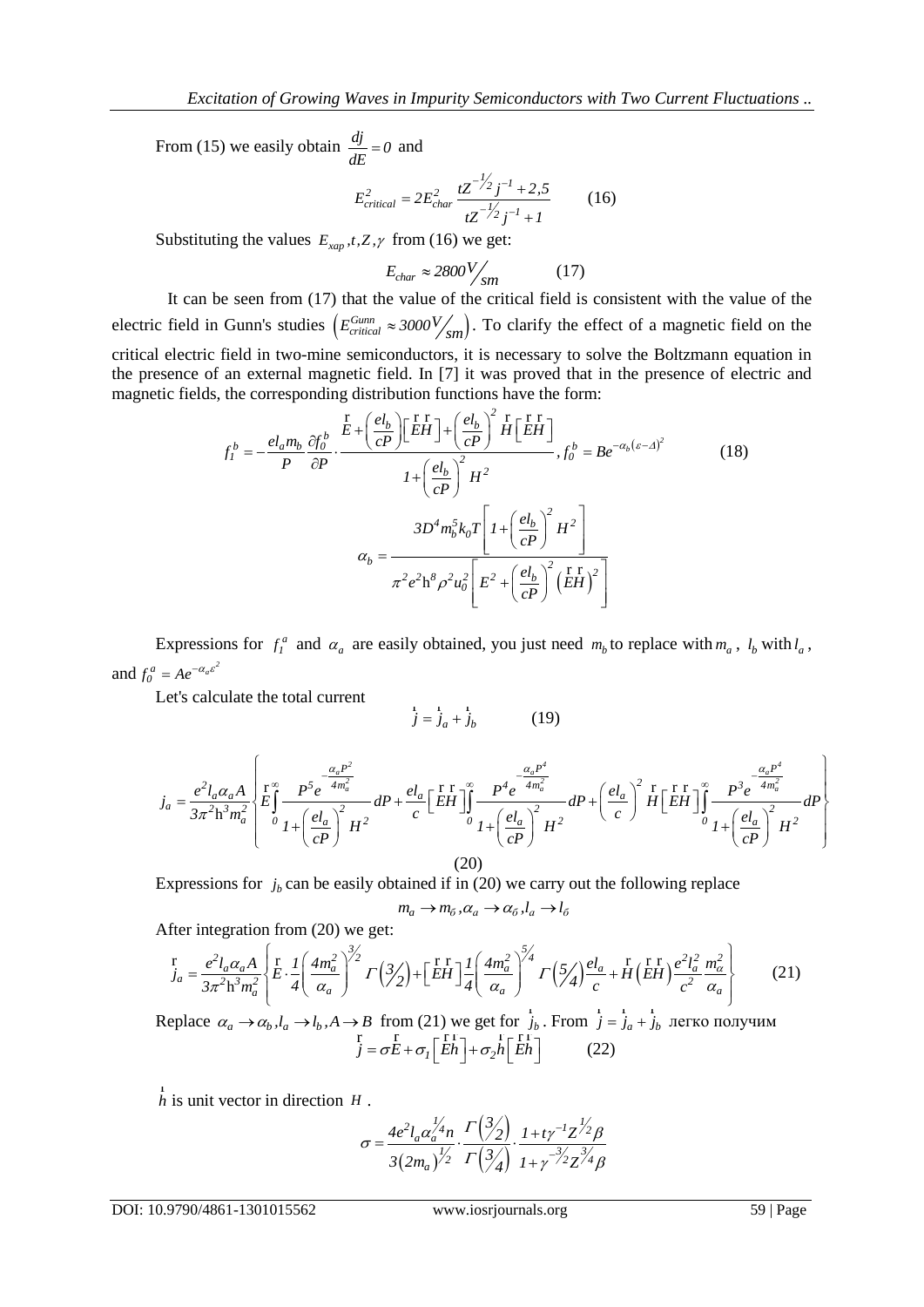$$
\sigma_{I} = \frac{3e^{3}l_{a}^{2}\alpha_{a}^{1/4}n}{3cm_{a}} \cdot \frac{\Gamma\left(\frac{5}{4}\right)}{\Gamma\left(\frac{3}{4}\right)} \cdot \frac{1+t^{2}\gamma^{-1/2}Z^{1/4}\beta}{1+\gamma^{-3/2}Z^{3/4}\beta}H
$$

$$
\sigma_{2} = \frac{2e^{4}l_{a}^{3}\alpha_{a}^{3/4}n}{3\sqrt{2}c^{2}m_{a}^{3/2}} \cdot \frac{H^{2}}{\Gamma\left(\frac{3}{4}\right)} \cdot \frac{1+t^{3}}{1+\gamma^{-3/2}Z^{3/4}\beta}
$$

When deriving expression (22), we used the conditions of a weak magnetic field\n
$$
\left(\frac{cP}{el_a}\right) = H_{1a}, \left(\frac{cP}{el_b}\right) = H_{1b}, H \ll (H_{1a}, H_{1b})
$$

We direct the electric field along the axis Z, then 
$$
E_z = E, E_x = E_y = 0
$$
 from (22) we get:  
\n
$$
j_z = \frac{4e^2 l_a \alpha_a^{1/4} n \Gamma(\frac{3}{2})}{3(2m_a)^{1/2} \left(1 + \gamma^{-3/2} Z^{\frac{3}{4}} \beta\right) \Gamma(\frac{3}{4})} \left[1 + t \gamma^{-1} Z^{\frac{1}{2}} \beta + \left(1 + t^3\right) \frac{H^2}{H_{1a}^2} \Delta \alpha_a^{\frac{1}{2}} \cos \theta\right]
$$
(23)

 $EH = EH \cos \theta$ r r

Considering that  $t^3 \ll 1$ ,  $H^2 \ll H_{1a}^2$ ,  $\Delta \alpha_a^{1/2}$ :  $\frac{E_{xap}}{E}$  and  $\sigma E \gg \sigma_2 E \cos \theta$  we see that in the case of

weak magnetic fields the dependence of the current on the electric field remains the same, that is, a weak magnetic field does not affect the current fluctuations. This was to be expected, since the magnetic field does not change the mean free path (does not affect the relaxation time), but only slightly twist the trajectory between collisions without changing their velocity.

Consider the case of strong magnetic fields, i.e.

$$
H>\!\!> \left(H_{1a}, H_{1b}\right)
$$

Then after calculating the integrals we get:<br> $\frac{r}{r} = r \sqrt{r} \frac{r}{r} = r \sqrt{r} \frac{r}{r}$ 

$$
\sigma_{i} = \frac{3e^{i\frac{1}{2}}\alpha_{m_{m}}^{2} + \left(\frac{1}{2}A\right)^{2} + i\frac{1}{2} + i\frac{1}{2}A^{2}/4} + i\frac{1}{2}A^{2}/4}
$$
\n
$$
\sigma_{2} = \frac{2e^{i\frac{1}{2}}\alpha_{2}^{2}A_{m}}{3\sqrt{2}e^{2m_{m}^{2}}} - \frac{1+i^{2}}{(\frac{1}{2}A)^{2}} - \frac{1+i^{2}}{1+i\frac{1}{2}x^{2}/4}\rho
$$
\nWhen deriving expression (22), we used the conditions of a weak magnetic field\n
$$
\left(\frac{eP}{\alpha_{n}}\right) = H_{1n} \cdot \left(\frac{eP}{\alpha_{n}}\right) = H_{1n} \cdot H \ll (H_{1n} \cdot H_{1n})
$$
\nWe direct the electric field along the axis  $Z$ , then  $E_{z} = E, E_{z} = E_{z} = 0$  from (22) we get:\n
$$
J_{z} = \frac{4e^{2}I_{0}\alpha_{2}^{2/4}n\left(\frac{1}{2}A\right)}{3(2m_{0})^{2/2}\left(1 + \frac{1}{2}x^{2}/2A\right)\left(\frac{1}{2}\right)}\left[1 + \frac{1}{2}t^{2/2}A + \left(1 + t^{2}\right)\frac{H^{2}}{H^{2}_{in}}\Delta\alpha_{2}^{1/2} \cos\theta\right] \qquad (23)
$$
\n
$$
H_{z} = H_{z} \cos\theta
$$
\nConsidering that  $t^{2} \ll 1, H^{2} \ll H_{1n}^{2} \cdot A_{z}^{2}/2$   $\left[1 + \frac{1}{2}t^{2/2}A + \left(1 + t^{2}\right)\frac{H^{2}}{H^{2}_{in}}\Delta\alpha_{2}^{1/2} \cos\theta\right] \qquad (23)$ \n
$$
H_{z} = H_{z} \cos\theta
$$
\nConsider the electric field and  $\frac{1}{2}H_{z} \approx 0$   $\frac{1}{2}H_{z} \approx H_{z} \cdot 2H_{z}^{2} \ll H_{z}^{2} \cdot A_{z} \cdot 2H_{z}^{2} \sim H_{z}^{2}/2$ \n
$$
I_{
$$

$$
3\sqrt{2m_a'^2} - 1\left(\frac{y}{4}\right) + \gamma^{2}2z^{4}\beta
$$
  
At  $E_z = E, E_x = E_y = 0$  from (24) we get easy:  

$$
j_z = \frac{8nc^2m_a'^2}{3\sqrt{2}l_a\Gamma\left(\frac{3}{4}\right)} \cdot \frac{E}{H^2} \cdot \frac{\alpha_a^{-1/4}}{1 + \gamma^{3/2}z^{3/4}\beta} \left[1 + t\gamma^{-2}z\beta + \frac{e^2l_a^2\alpha_a'^2}{2c^2m_a}\Gamma\left(\frac{3}{2}\right)H^2\left(1 + t\gamma^{-1}z\beta^{1/2}\right)\right]
$$

notice, that  $^{2}l_{a}\alpha^{-1/2}H^{2} \approx H^{2}$ .  $\frac{E_{char}}{\sqrt{2}}\gamma^{-3/2}\cdot\frac{3}{2}$  $\frac{H^2}{2m_a} \approx \frac{H}{H_{1a}^2}$  $e^{2}l_{a}\alpha^{-1/2}H^{2} \approx \frac{H^{2}}{H^{2}} \cdot \frac{E_{char}}{E}$ ,  $\gamma^{-3/2} \cdot z^{3/4}\beta >> I$  $\frac{a^{a}}{2c^{2}m_{a}} \approx \frac{H^{2}}{H_{1a}^{2}} \cdot \frac{E_{ch}}{E}$  $\frac{-\frac{1}{2}}{2m} \approx \frac{H^2}{H^2} \cdot \frac{E_{char}}{E}$ ,  $\gamma^{-\frac{3}{2}} \cdot z^{\frac{3}{4}} \beta >> 1$  $\approx \frac{H^2}{H^2} \cdot \frac{E_{char}}{E}$ ,  $\gamma^{-3/2} \cdot z^{3/4} \beta >> 1$ , then  $j_z : E^{1/2}$  and in this case, the

instability is removed. Suppose  $\theta = 90^\circ$ 

$$
j_z : E^{\frac{1}{2}} \frac{1 + A'e^{\frac{-E_x^2}{E^2}}}{1 + B'e^{\frac{-E_x^2}{E^2}}}, A' = \left(\frac{m_b}{m_a}\right)^{\frac{7}{2}}, B' = \left(\frac{m_b}{m_a}\right)^{\frac{9}{2}} \left(\frac{H_{1a}}{H_{1b}}\right)^{\frac{1}{2}}
$$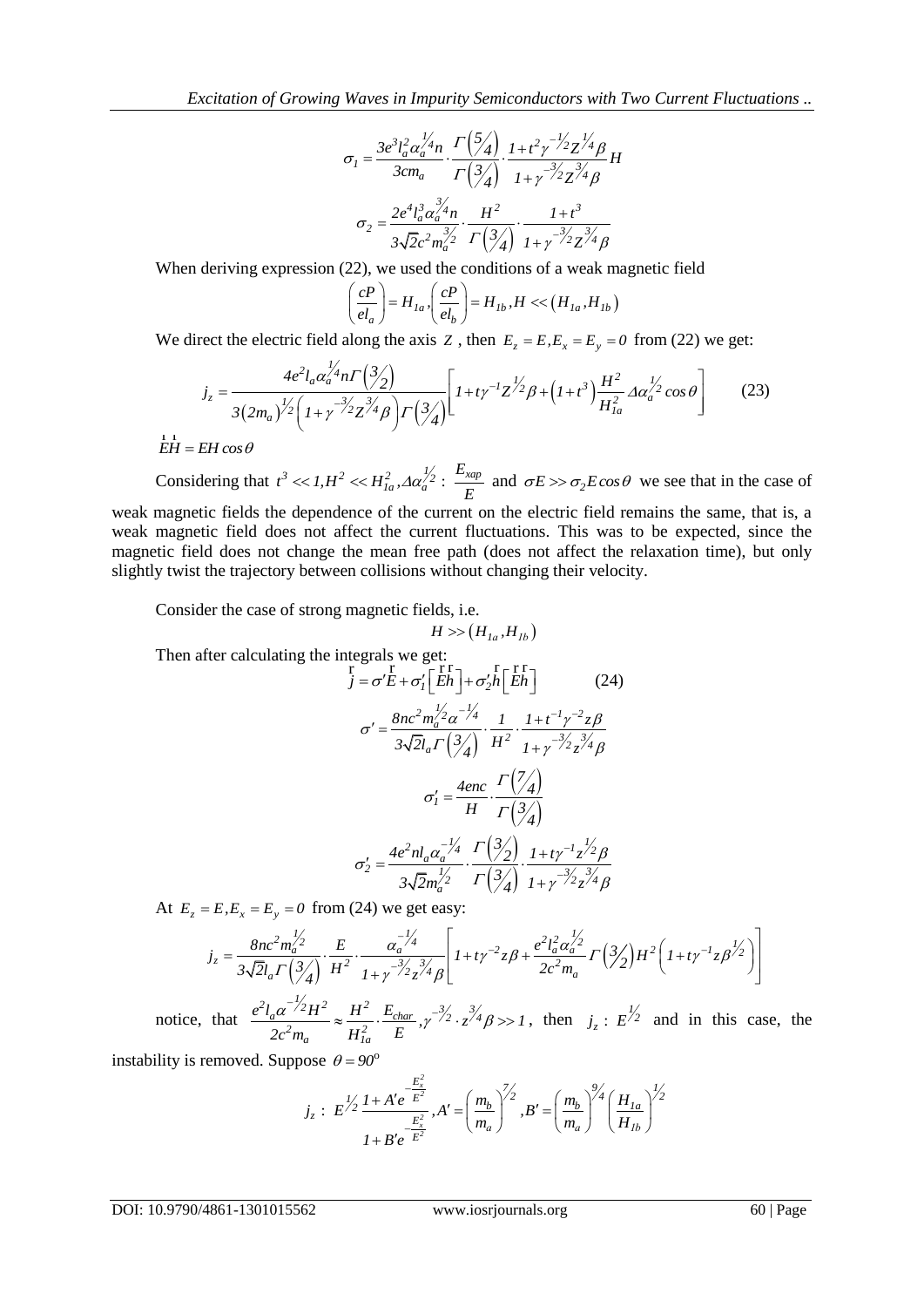$j_z$ :  $E^{2}$  and in this case the instability is removed.

The disappearance of instability in strong magnetic fields is due to the fact that the mean free path increases (the time of intervalley relaxation increases) due to the fact that between two successive collisions, the electron has time to make several turns.

Consider the values of the magnetic field

$$
H_{1a}^2 \ll H^2 \ll H_{1b}^2 \tag{25}
$$

If (25) is fulfilled, we get

*j<sub>x</sub>* : *E*<sup>1/2</sup> and in this case the instability is removed.  
\nThat the disappearance of instability in strong magnetic fields is due to the fact that the mean from  
\npart increases (the time of intervalley relaxation increases) due to the fact that between two  
\nsuccessive collisions, the electron has time to make several turns.  
\nConsider the values of the magnetic field  
\n
$$
\vec{H}_{in}^{2} \leq \epsilon H_{in}^{2}
$$
\n
$$
\vec{H}_{in}^{2} \leq H_{in}^{2}
$$
\n
$$
\vec{H}_{in}^{2} \leq H_{in}^{2}
$$
\n
$$
\vec{H}_{in}^{2} \leq H_{in}^{2}
$$
\n
$$
\vec{H}_{in}^{2} \leq H_{in}^{2}
$$
\n
$$
\vec{H}_{in}^{2} \leq H_{in}^{2}
$$
\n
$$
\vec{H}_{in}^{2} \leq H_{in}^{2}
$$
\n
$$
\vec{H}_{in}^{2} \leq H_{in}^{2}
$$
\n
$$
\vec{H}_{in}^{2} \leq H_{in}^{2}
$$
\n
$$
\vec{H}_{in}^{2} \leq H_{in}^{2}
$$
\n
$$
\vec{H}_{in}^{2} \leq H_{in}^{2}
$$
\n
$$
\vec{H}_{in}^{2} \leq H_{in}^{2}
$$
\n
$$
\vec{H}_{in}^{2} \leq H_{in}^{2}
$$
\n
$$
\vec{H}_{in}^{2} \leq H_{in}^{2}
$$
\n
$$
\vec{H}_{in}^{2} \leq H_{in}^{2}
$$
\n
$$
\vec{H}_{in}^{2} \leq H_{in}^{2}
$$
\n
$$
\vec{H}_{in}^{2} \leq H_{in}^{2}
$$
\n
$$
\vec{H}_{in}^{2} \leq H_{in}^{2}
$$
\nConsider the case *θ* = 0, *k*: *p*th then from (26) we obtain  
\n
$$
J_{i} = \frac{1}{E_{i}} \frac{1 + A^{(i)} \left(\frac{E}{E_{i}}\right) e^{-\frac{E_{i}}{E_{i}}}
$$
\n
$$
I_{i} = \frac{1 - B_{i} \left(\frac{E_{i}}{E_{i}}\right)^{2}}{1 + B^{(i)} \left(\
$$

Consider the case  $\theta = 0$ , E PH  $\frac{1}{2}$ PH then from  $(26)$  we obtain

$$
j_z = \frac{1}{E^{\frac{1}{2}}} \cdot \frac{1 + A'' \left(\frac{E}{E_x}\right) e^{-\left(\frac{E_x}{E}\right)^2}}{1 + B'' e^{-\left(\frac{E_x}{E}\right)^2}}
$$
(27)

Equating the derivative  $\frac{dj_z}{dx}$ *dE* to zero we get  $E_{critical} = \frac{E_{char}}{E_{initial}}$  $E_{critical} = \frac{E_{char}}{u}, u > 1$ . Therefore  $E_{critical} < E_{char} \approx 1800 \frac{V}{sm}$ , i.e. the critical field decreases at  $\theta = 0$ . Consider the case  $\theta = 90^\circ, E \perp \mathcal{H}$ , then we get

$$
j_z : E^{\frac{1}{2}} \frac{1 + A^m \frac{E}{E_x} e^{-\frac{E_x^2}{E^2}}}{1 + B^m e^{-\frac{E_x^2}{E^2}}} \qquad (28)
$$

$$
A^m = \frac{1}{\Gamma(\frac{3}{2})} t \gamma^{-1} \left(\frac{H_{16}}{H_{1a}}\right)^2 > 1, B^m = \gamma^{-\frac{3}{2}} z^{-\frac{1}{2}} \gg 1
$$

At 
$$
\frac{dj_z}{dE} = 0
$$
 from (28) we get

$$
E_{critical} = E_{char} \frac{I + \sqrt{I + 48 (A^m)^2}}{8A^m}
$$

$$
E_{critical} \approx 1500 V_{sm}
$$

Those. in this case, the value of the critical field decreases.